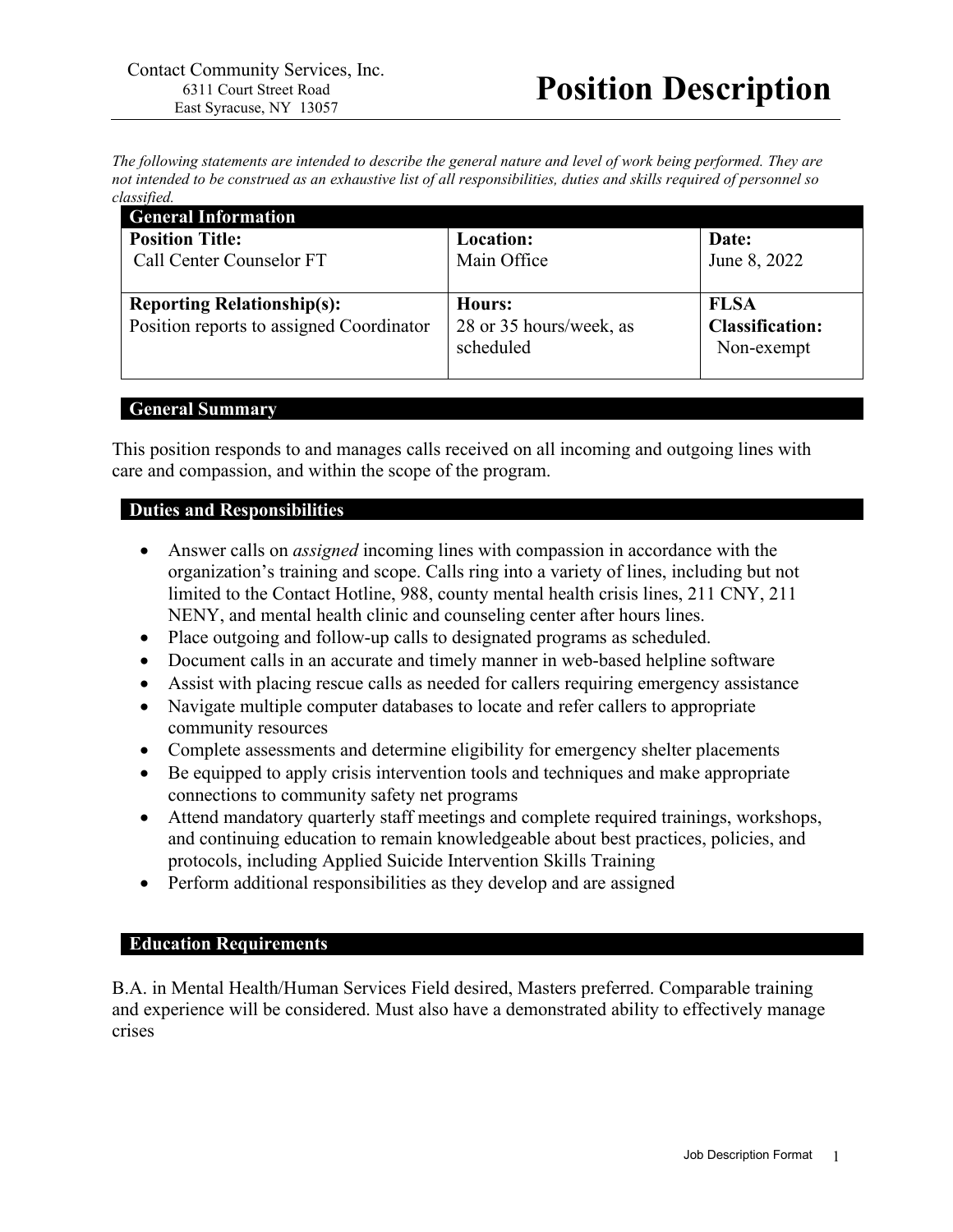# **Previous Experience Requirement**

Crisis counseling/mental health experience desired; ability to respond to callers with a wide range of human service needs; experience linking people with needed community resources

### **Knowledge and Skills Needed to Perform Effectively in this Position**

- Strong empathy, active listening, communication, teamwork, and interpersonal skills
- Strong documentation skills
- Ability to adapt quickly to varied protocol/requirements of each incoming/outgoing line
- Function autonomously and exercise good judgment and decision-making skills, particularly in a crisis situation
- Skilled in web-based computer environment, database navigations, and multi-line phone system
- Effectively multi-task and use an internal messaging system during calls and throughout shift

### **Additional Requirements**

- A sense of responsibility and commitment to Contact Community Services and its mission
- High energy, patience, and controlling one's emotions, as well as the ability to think analytically in a high-stress environment
- Strong attendance and punctuality- able to consistently show up on time and work full scheduled shifts and ability to provide advanced notice for time off requests
- Understanding of personal wellness

Work schedules are determined based upon call volume trends. This position requires working some holidays and working weekends (most staff work Saturday or Sunday, and some work both days of the weekend).

This position is designated as essential staff. Essential employees perform work involving the safety of human life or the protection of property. Due to this designation, you will be required to report to work for your regular shift in the event the business office is closed due to an emergency. This is a condition of your employment. If you are required to report to work during a shift that the business office is closed due to an emergency, you will be compensated at a rate to equal one and half times your regular rate of pay.